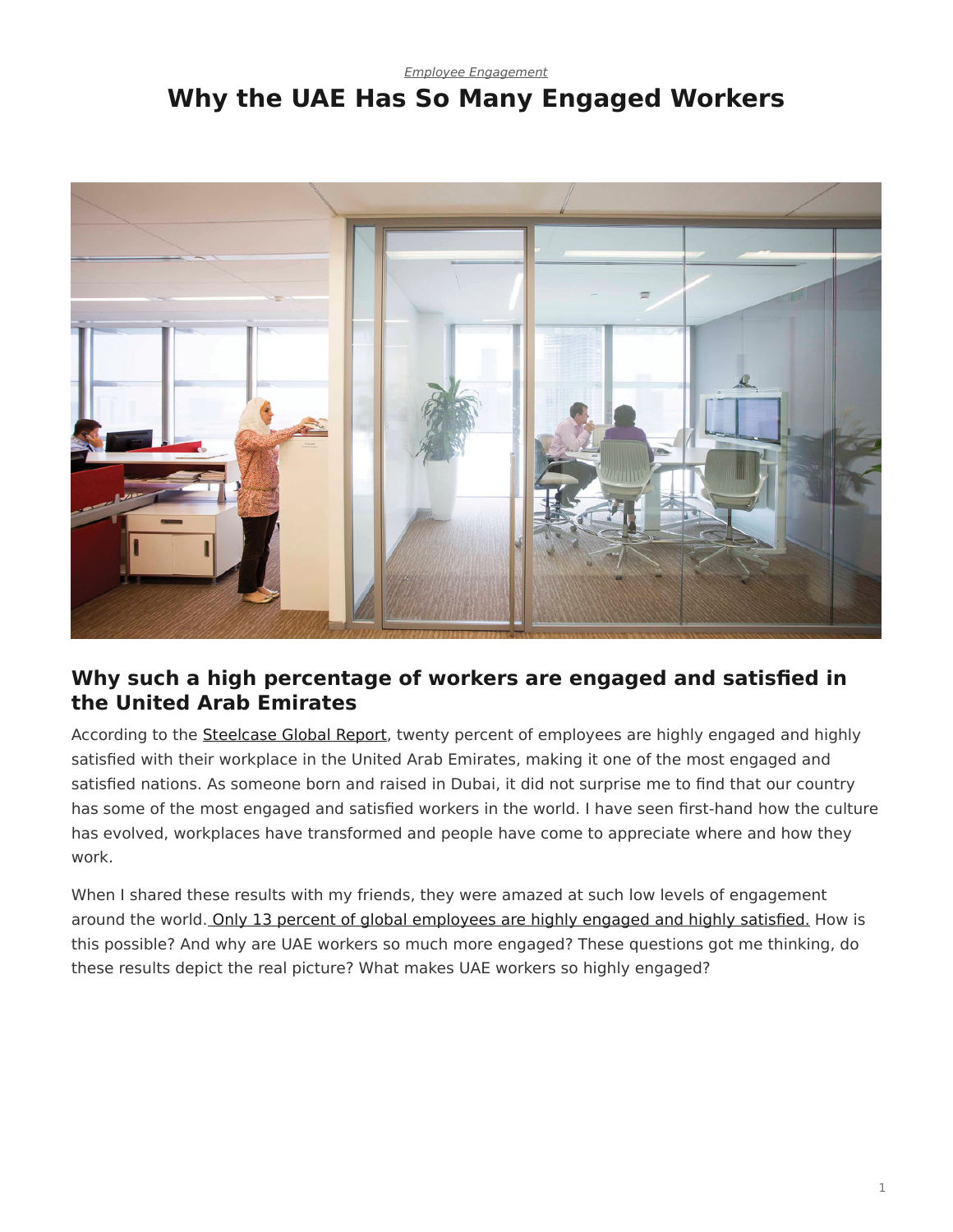**Compared to many Western nations, workers in the UAE work in a very traditional way. The majority of employees work either in a private office or a shared private office.**

To answer these questions I asked my friends and networks if their work places allow them to do [focus](https://www.steelcase.com/spaces-inspiration/resilient-workplace/) [work, relax and rejuvenate, socialize](https://www.steelcase.com/spaces-inspiration/resilient-workplace/) or if their space inspires them. What about unplanned meetings – do they have a space that supports all this? Not surprisingly, most of them answered no. I learned that these things don't matter to workers in the UAE. **The majority of workers in the UAE have a lower standard of expectations when it comes to the workplace. In other words, they don't know what they don't have.** My conclusion aligns with the findings in the Steelcase Global Report which finds that the country an employee resides in and its cultural norms have an impact on employee perspectives about work and the physical workplace. It can influence how satisfied employees are with the workplace and their overall engagement levels.

Compared to many Western nations, workers in the UAE work in a very traditional way. The majority of employees work either in a private office or a shared private office, with 52 percent of Emirati employees working in shared private offices, compared to the global norm 37 percent. Few organizations (11 percent) embrace entirely open-plan spaces compared to the global average of 23 percent. Yet many Emirati employees say their workplaces don't allow workers to share projects and achievements, have access to real-time information about the company, or feel relaxed and calm at work.

The majority of UAE workforce is made up of expats from various countries. When they come to the UAE, "the land of opportunities", they unconsciously compare the living and working standards to their home country which are often much different. Simply having a desk to call one's own or a place to go each morning is an amenity appreciated by many. Many workers do not see anything missing from these standards even if their holistic wellbeing needs are not being met.

I see this as an opportunity for workers and organizations in the UAE. I felt compelled to tell my friends that their office is where they spent more than half of their day, and let them know how the [workplace](https://www.steelcase.com/spaces-inspiration/resilient-workplace/) [could meet their physical, cognitive and emotional needs](https://www.steelcase.com/spaces-inspiration/resilient-workplace/). The workplace can help employees feel a sense of belonging to the organization, share their projects and ideas and of course, help workers concentrate on individual work or in groups and teams without being interrupted.

As our country and organizations evolve, there will be an opportunity for business leaders to see the workplace as a strategic asset that impacts employee engagement, meets the wellbeing needs of its employees and furthers business results.